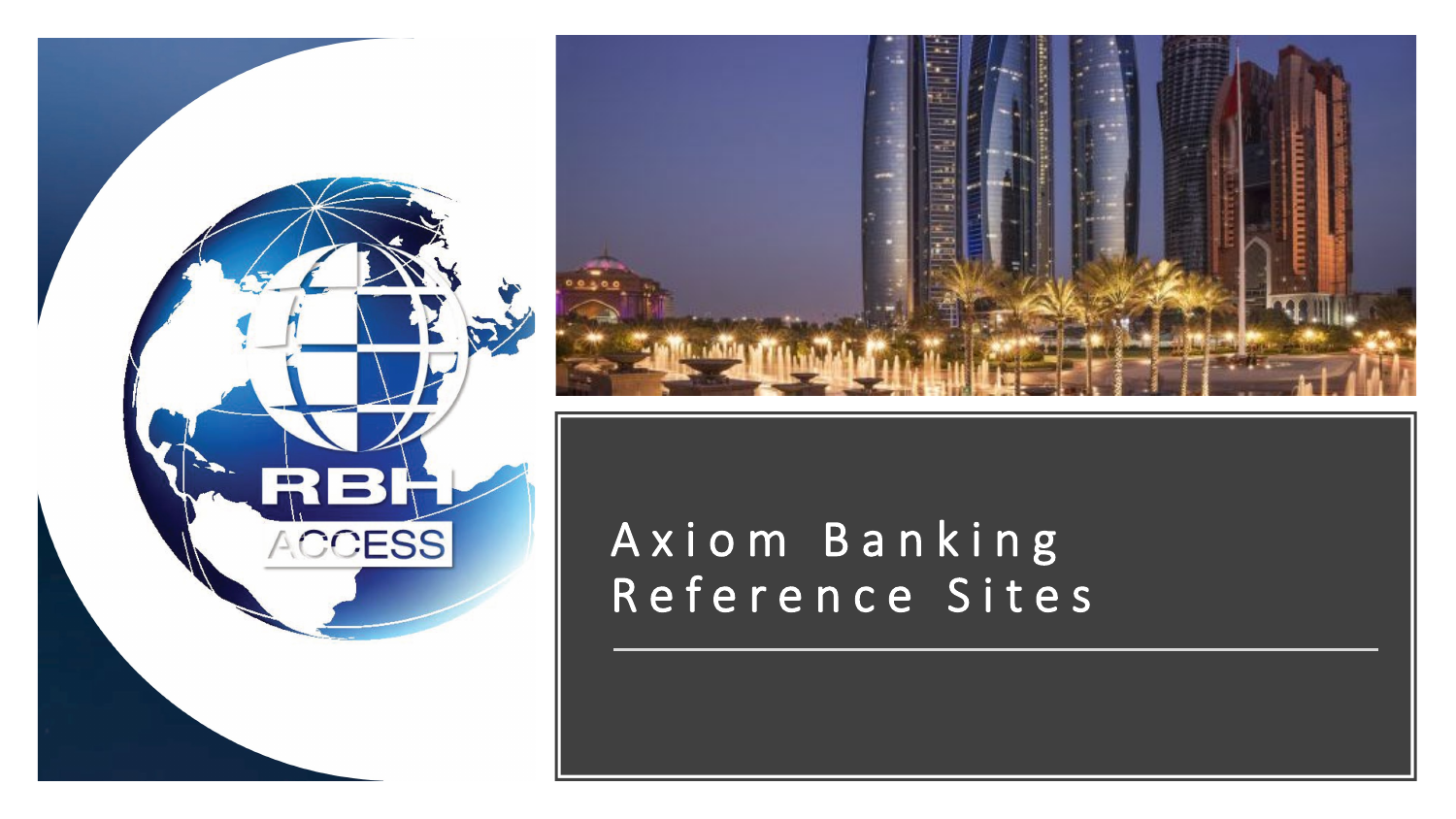For Over Twenty years RBH have been providing affordable Enterprise Level Access control solutions. Axiom has a number of advanced features some of which are highlighted below.

RBH have a long history of dealing with the banking sector and have adapted the software to suit banking requirements.

- **Auto-Void Cards** The ability to void a card that hasn't been used in a set period of time. The card remains in the software for reportability but no longer functions at the door until re-activated.
- **2 Person Rule** 2 valid cards required to open specific doors.
- **Interlock** 120 door intelligent interlock functionality.
- **CCTV / Video Surveillance Integration -** Live video form a camera associated with an access point can be displayed when a guard reaches it while tour is in progress. This allows for visual verification and recording.

## **Elevator Control**

Restricting access to particular floors on schedule, locking down elevators or making them accessible without restriction are part and parcel of our true elevator control. From a reader installed inside of the elevator cab a cardholder can enable all of the buttons to allowed floors, and after floor selection button press to disable activated buttons preventing piggy-back access to other floors. Multiple cardholders can make their selections during the trip.

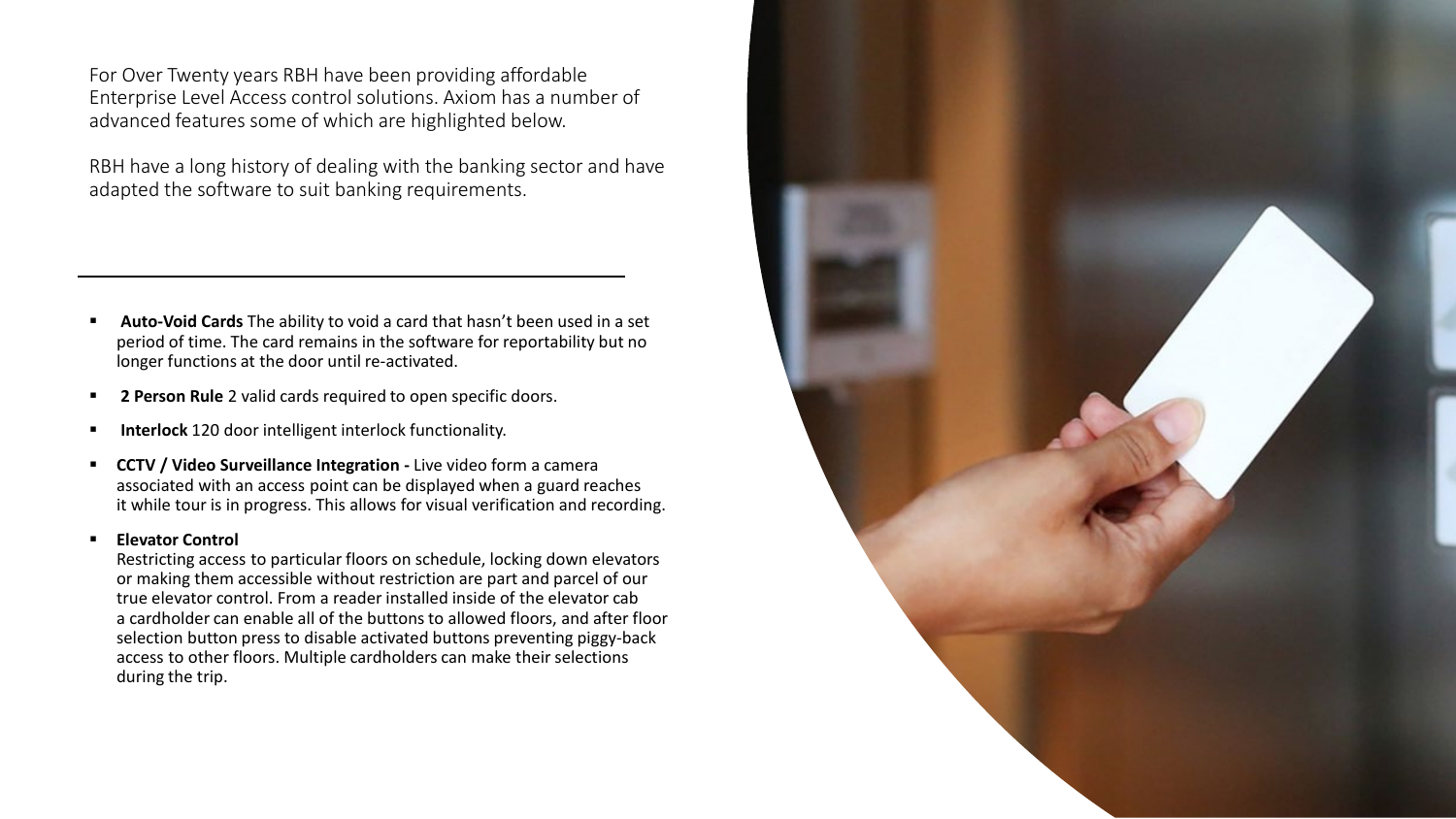

## Additional Features

**Interactive Guard Tour**

In a small or a large facility there is no substitute for personal inspection of the access points and secured areas. To verify door's operation, presence of people in the area or various other issues that can be out of normal order a patrolling security officer is needed. To make sure that these inspections are performed on time and in proper order.

- Real-time operation
- Live progress display

.

- Uses existing readers at access points
- Start tours manually or by schedules Access Points can be arranged in a sequence to be visited by a security guard. This Guard Tour can be started manually or automatically on a schedule and will specify the times at which points on this tour must be visited.
- As with all things in real life there are reasonable delays, and our programmable Grace Periods were designed to account for them. However if a guard was late beyond reason or had arrived too early, possibly taking a shortcut deviating from prescribed route, an alarm will be displayed and recorded.
- For example "Routine Tour" will start at 10 PM at the Security Office, guard must make it to the Main Door 10 minutes into the tour, Rear Door in 25, Loading Dock in 40 and so on.